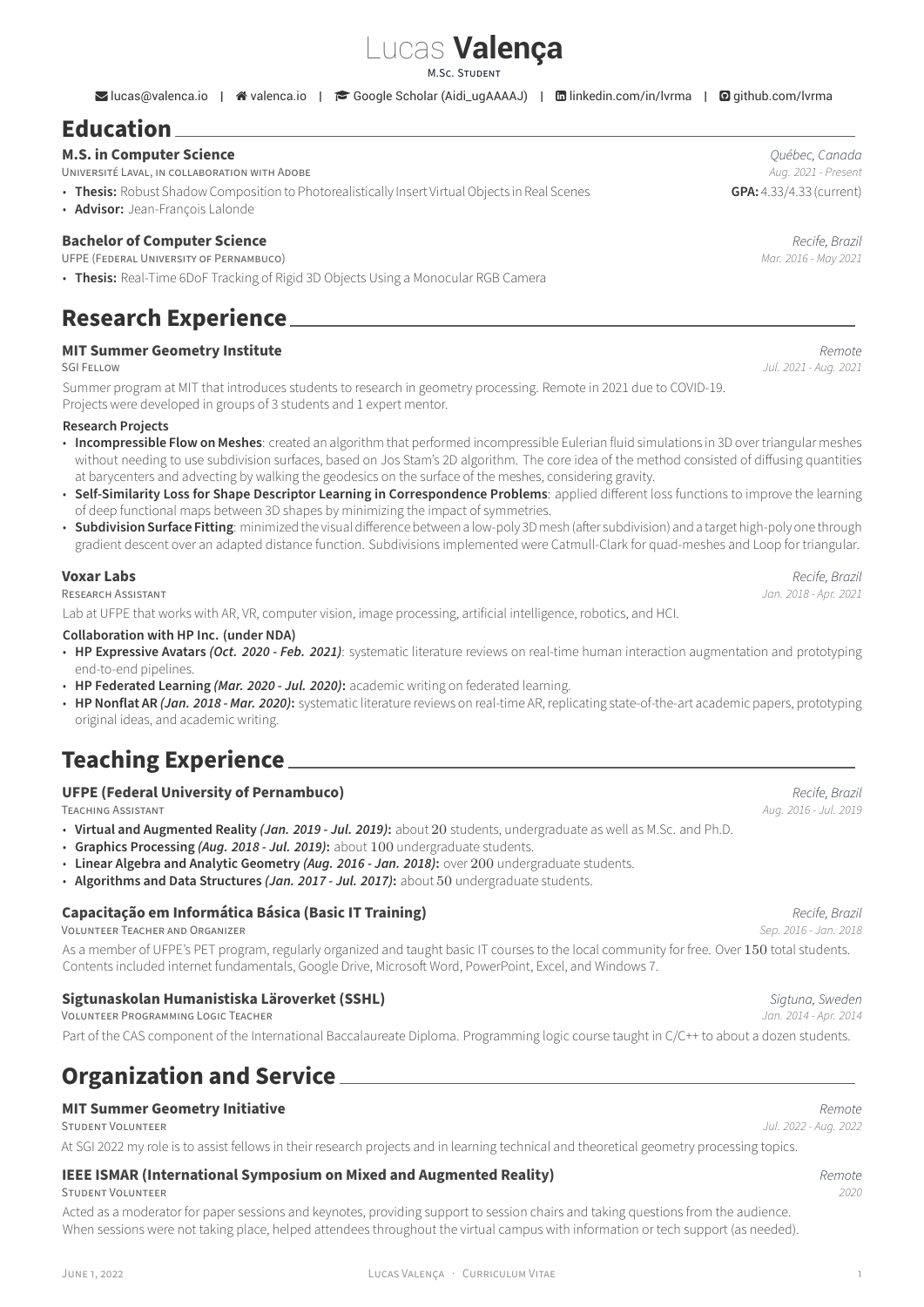# **Joint Conferences SIBGRAPI and SBGames** *Remote*

STUDENT VOLUNTEER *2020*

Hosted and managed the streaming backstage of sessions and helped session chairs guide presenters during SIBGRAPI (Brazilian Conference on Graphics, Patterns and Images) and SBGames (Brazilian Symposium on Computer Games and Digital Entertainment).

#### **PET Informática** *Recife, Brazil*

STUDENT VOLUNTEER (SEP. 2016 ‑ JAN. 2017), SCHOLARSHiP HOLDER (FEB. 2017 ‑ JAN. 2018) *Sep. 2016 ‑ Jan. 2018*

PET is the Brazilian government's special training program for high-achieving students. It has three pillars: teaching, research, and extension.

- **Blood donation organization** with HEMOPE (blood donor center of the state of Pernambuco). Over 300 donations.
- **Olympiad organization and graphic design**: 2016 and 2017 editions of OPEI (Informatics Olympiad of Pernambuco). Over 740 participants.

### **Publications**

### **The Impact of Domain Randomization on Cross‑Device Monocular Deep 6DoF Detection** *<sup>2022</sup>*

K. CUNHA, C. BRiTO, **L. VALENÇA**, L. FiGUEiREDO, F. SiMÕES, V. TEiCHRiEB

#### *Pattern Recognition Letters*

Invited extension of the SIBGRAPI 2020 best-paper on domain randomization. More comprehensive evaluation on different cameras and challenges. Over 110, 000 annotated frames (65, 000 real and 45, 000 synthetic) made available.

- **Personal contributions:** capturing sequences; creating tools to automatically render, segment, perform domain randomization, and annotate the 6DoF poses of real and synthetic frames; re‑writing and formatting the original manuscript draft; design of pictures, charts, and diagrams.
- Availability: [full paper](https://www.sciencedirect.com/science/article/abs/pii/S0167865522001040) on the Elsevier ScienceDirect digital library, [dataset](https://github.com/o-kbc/eC3PO) on GitHub.

### **Real‑Time Monocular 6DoF Tracking of Textureless Objects using Photometrically‑Enhanced Edges** *<sup>2021</sup>*

**L. VALENÇA**, L. SiLVA, T. CHAVES, A. GOMES, L. FiGUEiREDO, L. COSSiO, S. TANDEL, J. LiMA, F. SiMÕES, V. TEiCHRiEB

#### *VISAPP 2021 ‑ 16th International Conference on Computer Vision Theory and Applications*

Novel, real-time 6DoF monocular RGB tracking approach aimed at textureless, pigmented objects. It achieved state-of-the-art precision (as of 2020) while having an orders‑of‑magnitude‑smaller memory footprint and faster runtime. It was the only one in its category shown to work on mobile devices as well as desktop. A qualitative dataset with challenging scenes for textureless objects was also proposed.

- **Personal contributions:** literature review; conception and implementation; evaluations; paper writing; design of pictures and charts.
- Availability: [full paper](https://www.scitepress.org/PublicationsDetail.aspx?ID=MXxOcknjAUU=&t=1) on the SciTePress digital library, [preprint](https://www.researchgate.net/publication/349388217_Real-time_Monocular_6DoF_Tracking_of_Textureless_Objects_using_Photometrically-enhanced_Edges) on ResearchGate, [demo video](https://youtu.be/PGJkgiA23Z0) on YouTube, [dataset](https://github.com/voxarlabs/3DPO-Dataset) on GitHub.

### **A Study on the Impact of Domain Randomization for Monocular Deep 6DoF Pose Estimation** *<sup>2020</sup>*

K. CUNHA, C. BRiTO, **L. VALENÇA**, F. SiMÕES, V. TEiCHRiEB

#### *SIBGRAPI 2020 ‑ 33rd Brazilian Conference on Graphics, Patterns and Images*

This work evaluated how different physical cameras behaved under different challenges (e.g., illumination changes and occlusion) when using deep learning to perform 6DoF detection of a textureless object. Training varied between using real and synthetic sequences with domain randomization. All annotated synthetic and real datasets were made public.

- **Best Paper Award ‑ Main Track:** invited for an extended version on the Elsevier *Pattern Recognition Letters* journal.
- **Personal contributions:** capturing sequences; creating tools to automatically render, segment, perform domain randomization, and annotate the 6DoF poses of real and synthetic frames; re-writing and formatting the original manuscript draft; design of pictures, charts, and diagrams.
- **Availability:** [full paper](https://ieeexplore.ieee.org/abstract/document/9266023) on the IEEE Xplore digital library, [preprint](https://www.researchgate.net/publication/347174900_A_Study_on_the_Impact_of_Domain_Randomization_for_Monocular_Deep_6DoF_Pose_Estimation) on ResearchGate, [demo video](https://www.youtube.com/watch?v=JfPdDvwDvqw) on YouTube, [datasets](https://github.com/Kelvin-Cunha/3dprinted-objects-6dof) on GitHub.

### **GoThrough: a Tool for Creating and Visualizing Impossible 3D Worlds Using Portals** *<sup>2020</sup>*

L. SiLVA, **L. VALENÇA**, A. GOMES, L. FiGUEiREDO, V. TEiCHRiEB

#### *SBGames 2020 ‑ 19th Brazilian Symposium on Computer Games and Digital Entertainment*

Public tool for Unity that enabled the user to easily create 3D scenes with rectangular portals. The paper also contained a brief history of portals, described implementation details, outlined pitfalls, and provided an evaluation of isolated aspects, both human and technical.

- **2 nd Best Paper Award ‑ Computing Track**: invited for an extended version on the Elsevier *Entertainment Computing* journal.
- Personal contributions: literature review; elaboration and execution of evaluations; paper co-writing; design of pictures, charts, and diagrams. • **Availability:** [full paper](https://ieeexplore.ieee.org/abstract/document/9291592/) on the IEEE Xplore digital library, [preprint](https://www.researchgate.net/publication/347979413_GoThrough_a_Tool_for_Creating_and_Visualizing_Impossible_3D_Worlds_Using_Portals) on ResearchGate, [oral presentation](https://www.youtube.com/watch?v=1EzDtZ9z3Rw) on YouTube, [code](https://github.com/lams3/GoThrough) on GitHub.

### **Patents**

#### **Read Curved Visual Marks** *US20210303957A1*

LUCAS FiGUEiREDO, JOÃO TEiXEiRA, JOÃO PAULO LiMA, LUCAS MAGGi, THiAGO CHAVES, FRANCiSCO SiMÕES, **LUCAS VALENÇA**, VERONiCA TEiCHRiEB, LUCiO COSSiO Algorithm that uses a monocular RGB camera to identify 2D marks (such as QR codes) wrapped around non‑planar surfaces by fitting a 3D mesh. Document [available](https://patents.google.com/patent/US20210303957A1/en) on Google Patents.

#### **Neural Networks to Provide Images to Recognition Engines** *WO2021126268A1*

THiAGO SOUZA, FRANCiSCO SiMÕES, THiAGO CHAVES, HEiTOR FELiX, **LUCAS VALENÇA**, KELViN CUNHA, RAFAEL ROBERTO, JOÃO TEiXEiRA, JOÃO PAULO LiMA, VERONiCA TEiCHRiEB, LUCiO COSSiO Algorithm that utilizes neural networks to perform steganography, hiding visual marks within normal images with print‑scan resilience. Document [available](https://patents.google.com/patent/WO2021126268A1/en) on Google Patents.